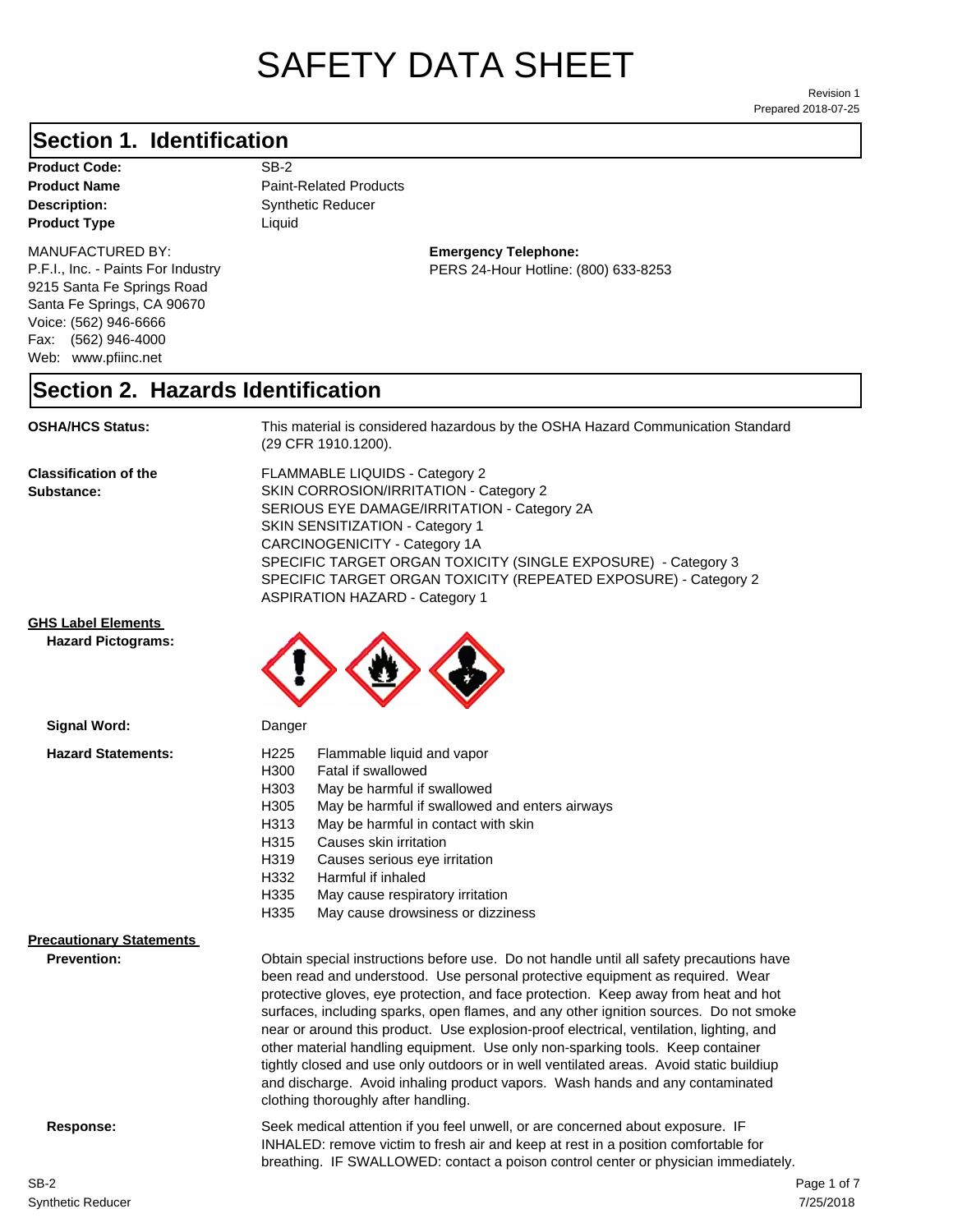|                                             | Do not induce vomiting. IN CASE OF SKIN OR HAIR CONTACT: remove all<br>contaminated clothing, and wash skin with soap and water. If irritation or rash occurs,<br>get medical attention. IF IN EYES: rinse with copious amounts of water for several<br>minutes. Remove contact lenses, if present and easy to do so. If eye irritation persists,<br>seek medical attention.                                                                                                                                                                                                                                                                                                                                                                                                                                                                                                                                                                                                                                             |
|---------------------------------------------|--------------------------------------------------------------------------------------------------------------------------------------------------------------------------------------------------------------------------------------------------------------------------------------------------------------------------------------------------------------------------------------------------------------------------------------------------------------------------------------------------------------------------------------------------------------------------------------------------------------------------------------------------------------------------------------------------------------------------------------------------------------------------------------------------------------------------------------------------------------------------------------------------------------------------------------------------------------------------------------------------------------------------|
| Storage & Disposal:                         | Store in a locked and secure environment. Store in a cool, well ventilated area away<br>from direct sunlight and heat. Dispose of contents and container in accordance with all<br>local, regional, state, and federal regulations.                                                                                                                                                                                                                                                                                                                                                                                                                                                                                                                                                                                                                                                                                                                                                                                      |
| <b>Supplemental Label</b><br>Elements:      | Ensure adequate ventilation at all times when using this product and when sanding the<br>dried film. Wear an appropriate, NIOSH approved particulate respirator. Follow all<br>respirator manufacturer's directions for proper use. Abrading or sanding this product's<br>dried film may release crystalline silica which has been shown to cause lung damage<br>and may cause cancer following long term exposure. Rags, sandpaper, steel wool,<br>and other abrading materials or waste containing this product may spontaneously<br>combust when improperly disposed of. Product contains solvents which can cause<br>permanent brain and nervous system damage. Intentional misuse by concentrating<br>and inhaling the contents of this product can be harmful or fatal. Do not transfer<br>contents to another container.<br>PROPOSITION 65 WARNING: this product contains chemicals known to the State of<br>California to cause cancer and birth defects or other reproductive harm.<br>FOR INDUSTRIAL USE ONLY. |
| <b>Hazards not otherwise</b><br>classified: | None known.                                                                                                                                                                                                                                                                                                                                                                                                                                                                                                                                                                                                                                                                                                                                                                                                                                                                                                                                                                                                              |

# **Section 3. Composition/Information on Ingredients**

Chemical Name / CAS No

Naphtha 64742-89-8 90 to 100% Vapor Pressure: 12 mmHg

# **Section 4. First Aid Measures**

| <b>Description of First Aid Measures</b> |                                                                                                                                                                                                                                                                                                                                                                                                                                                                                                                                                                                                                                                                                                                                                                                                                                       |
|------------------------------------------|---------------------------------------------------------------------------------------------------------------------------------------------------------------------------------------------------------------------------------------------------------------------------------------------------------------------------------------------------------------------------------------------------------------------------------------------------------------------------------------------------------------------------------------------------------------------------------------------------------------------------------------------------------------------------------------------------------------------------------------------------------------------------------------------------------------------------------------|
| <b>Eve Contact:</b>                      | Immediately flush eyes with copious amounts of water. Remove any contact lenses.<br>Rinse for at least 10 minutes. Get medical attention.                                                                                                                                                                                                                                                                                                                                                                                                                                                                                                                                                                                                                                                                                             |
| Inhalation:                              | Remove victim to fresh air and maintain in a rest position comfortable for breathing. If<br>fumes are still present, all rescuers should wear appropriate respirators. If victim<br>exhibits irregular breathing, trained personnel should provide artificial respiration or<br>oxygen. Mouth-to-mouth resuscitation may be dangerous. If necessary, contact a<br>poison control center or physician immediately. If victim is unconscious, place in a<br>recovery position and seek medical help immediately. Maintain an open airway for the<br>victim.                                                                                                                                                                                                                                                                             |
| <b>Skin Contact:</b>                     | Wash affected areas with soap and water. Remove contaminated clothing and shoes.<br>Continue to rinse the affected area for at least ten minutes. Get medical attention if<br>discomfort continues. Avoid further exposure in the event of any symptoms or<br>complaints.                                                                                                                                                                                                                                                                                                                                                                                                                                                                                                                                                             |
| Ingestion:                               | If product is ingested, contact a poison control center or a physician immediately. Do<br>not induce vomitting. Rinse mouth with water and remove dentures, if any. Remove<br>victim to fresh air and keep at rest in a comfortable position to facilitate breathing. If<br>the victim is conscious and the product has been swallowed, provide small quantities of<br>water to drink. Cease if the victim feels sick, as vomitting may be dangerous.<br>Aspiration hazard if swallowed. This product can enter the lungs and cause damage.<br>If vomitting occurs, the head should be kept low so that vomit does not enter the lungs.<br>Never administer anything by mouth to an unconscious person. If unconscious, place<br>in a recovery position while medical attention is sought. Maintain an open airway for<br>the victim. |
| <b>Potential Acute Health Effects</b>    |                                                                                                                                                                                                                                                                                                                                                                                                                                                                                                                                                                                                                                                                                                                                                                                                                                       |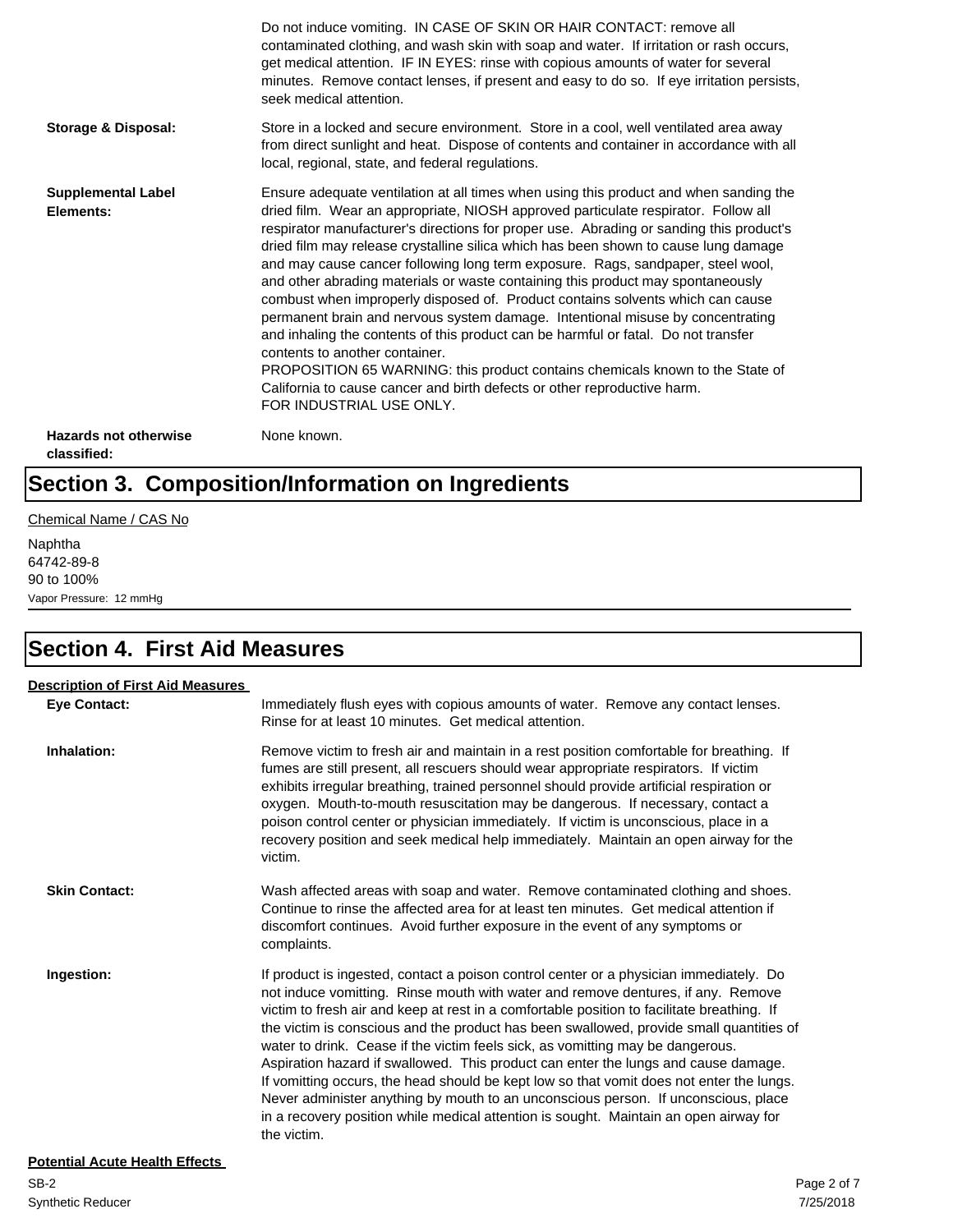| <b>Eve Contact:</b>                                 | Causes serious eye irritation.                                                                                                                                                                                                                                                                                                                               |
|-----------------------------------------------------|--------------------------------------------------------------------------------------------------------------------------------------------------------------------------------------------------------------------------------------------------------------------------------------------------------------------------------------------------------------|
| Inhalation:                                         | Can cause central nervous system depression. May cause drowsiness and dizziness<br>as well as respiratory irritation.                                                                                                                                                                                                                                        |
| <b>Skin Contact:</b>                                | Causes skin irritation. May cause an allergic skin reaction.                                                                                                                                                                                                                                                                                                 |
| Ingestion:                                          | Can cause central nervous system depression. May be fatal if swallowed and allowed<br>to enter airways. Irritating to mouth, throat and stomach.                                                                                                                                                                                                             |
| <b>Over-Exposure Signs &amp; Symptoms</b>           |                                                                                                                                                                                                                                                                                                                                                              |
| <b>Eve Contact:</b>                                 | Adverse symptoms may include: pain or irritation, watering, redness.                                                                                                                                                                                                                                                                                         |
| Inhalation:                                         | Adverse symptoms may include: respiratory tract irritation, coughing, nausea or<br>vomiting, headache, drowsiness or fatigue, dizziness or vertigo, unconsciousness.                                                                                                                                                                                         |
| <b>Skin Contact:</b>                                | Adverse symptoms may include: irritation, redness.                                                                                                                                                                                                                                                                                                           |
| Ingestion:                                          | Adverse symptoms may include: nausea, vomiting.                                                                                                                                                                                                                                                                                                              |
|                                                     | Indication of immediate medical attention and special treatment needed                                                                                                                                                                                                                                                                                       |
| <b>Notes to Physician:</b>                          | Treat symptomatically. Contact poison treatment specialists if large quantities have<br>been ingested or inhaled.                                                                                                                                                                                                                                            |
| <b>Specific Treatments:</b>                         | None specified.                                                                                                                                                                                                                                                                                                                                              |
| <b>Protection of First Aid</b><br><b>Providers:</b> | No action should be taken involving any personal risk or without proper training. If<br>fumes are still present, rescuers should wear appropriate respirators or a self<br>contained breathing apparatus. Mouth-to-mouth resuscitation may be dangerous for<br>the first aid provider. Wash all contaminated clothing with soap and water before<br>removal. |

# **Section 5. Fire Fighting Measures**

| <b>Extinguishing Media</b>                        |                                                                                                                                                                                                                                                                                                                                                                                                                   |
|---------------------------------------------------|-------------------------------------------------------------------------------------------------------------------------------------------------------------------------------------------------------------------------------------------------------------------------------------------------------------------------------------------------------------------------------------------------------------------|
| <b>Suitable Media:</b>                            | Dry chemical, CO2, water spray (fog), foam, dry sand.                                                                                                                                                                                                                                                                                                                                                             |
| Unsuitable Media:                                 | Do not use water jet.                                                                                                                                                                                                                                                                                                                                                                                             |
| <b>Specific Hazards:</b>                          | The material contains flammable liquid and vapor. Closed containers may explode<br>when exposed to extreme heat as a result of buildup of steam. Vapors may form<br>explosive mixtures with air. Vapors can travel to a source of ignition and flash back.<br>Keep containers tightly closed and isolate from heat, electrical equipment, sparks, and<br>open flames. No unusual fire or explosion hazards noted. |
| <b>Special Firefighting</b><br><b>Procedures:</b> | Water may be used to cool closed containers to prevent pressure buildup and possible<br>autoignition or explosion. Evacuate area and fight fire from safe distance. Containers<br>may explode when heated. Firefighters should wear appropriate protective equipment<br>and self-contained breathing apparatus with a full face-piece operated in positive<br>pressure mode.                                      |

# **Section 6. Accidental Release Measures**

| <b>Environmental Precautions:</b>                        | Avoid dispersal of spilled material and runoff from contacting soil, waterways, drains,<br>and sewers. Inform the relevant authorities if the product has caused environmental<br>pollution.                                                                                                                                                                                                              |             |
|----------------------------------------------------------|-----------------------------------------------------------------------------------------------------------------------------------------------------------------------------------------------------------------------------------------------------------------------------------------------------------------------------------------------------------------------------------------------------------|-------------|
| Steps to be Taken if Material<br>is Released or Spilled: | Contain spilled liquid with sand or earth. Do not use combustible materials such as<br>sawdust. Eliminate all ignition sources and use explosion-proof equipment. Place<br>material in a container and dispose of according to local, regional, state, and federal<br>regulations. Ventilate area and remove product with inert absorbent and non-sparking<br>tools. Do not incinerate closed containers. |             |
| <b>Small Spills:</b>                                     | Stop leak if doing so can be done without risk. Remove containers from spill area.<br>Use non-sparking tools. Dilute with water and mop up if water-soluble. If not<br>water-soluble, absorb with inert dry material and place in appropriate waste container.<br>Dispose of via a licensed waste disposal contractor.                                                                                    |             |
| Large Spills:                                            | Stop leak if doing so can be done without risk. Remove containers from spill area.<br>Use non-sparking tools. Approach the release from upwind. Prevent entry into<br>sewers, waterways, basements, or confined areas. Wash spillages into an effluent                                                                                                                                                    |             |
| SB-2                                                     |                                                                                                                                                                                                                                                                                                                                                                                                           | Page 3 of 7 |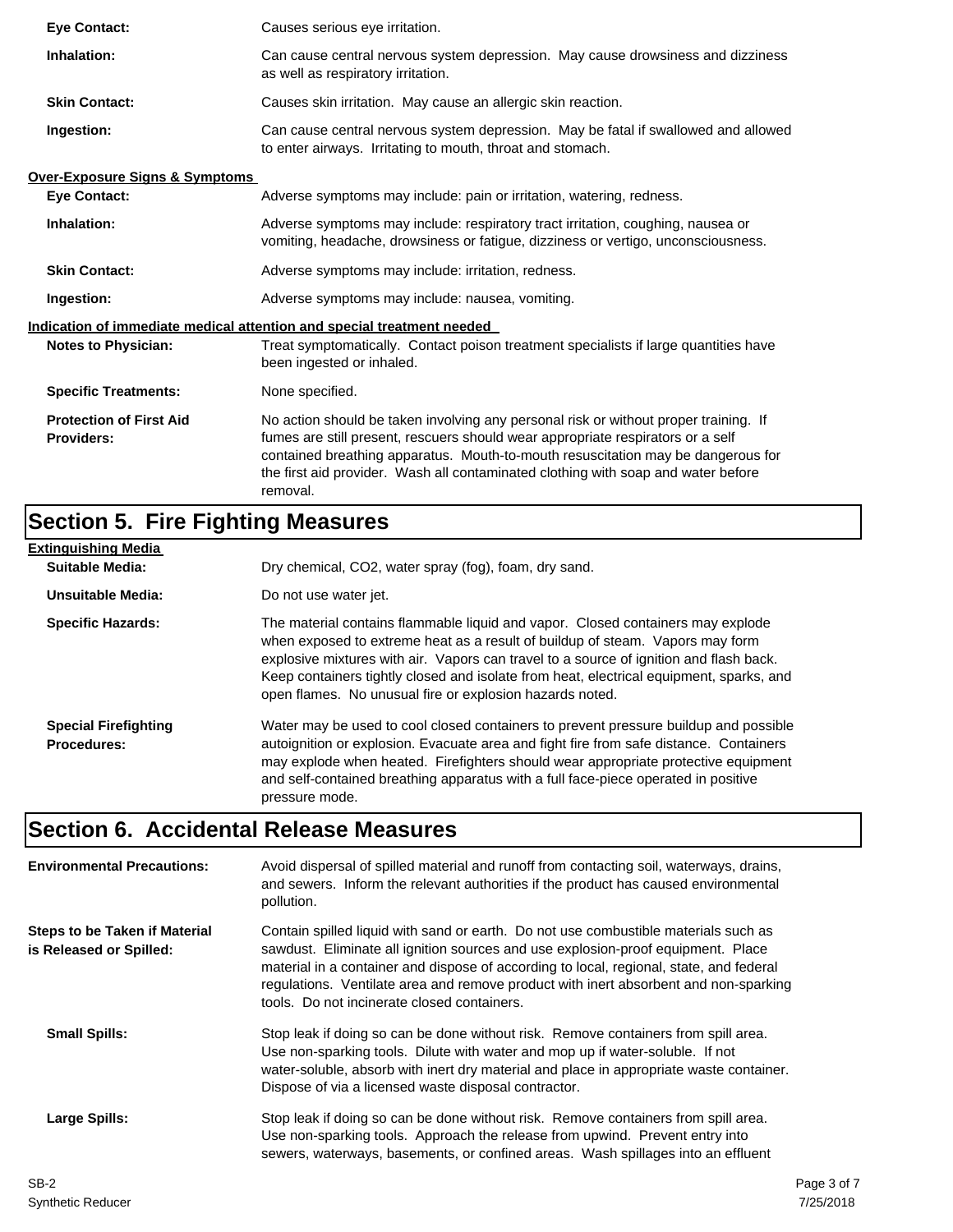treatment plant or proceed as follows: contain and collect spillage with inert absorbent materials and place in a container for disposal according to local regulations. Dispose of via a licensed waste disposal contractor. See Section 1 for emergency contact information and Section 13 for waste disposal.

# **Section 7. Handling and Storage**

| Handling: | Wash thoroughly after handling. Eating, drinking, and smoking should be prohibited in<br>areas where this material is handled, stored, and processed. Wash hands and face<br>before eating or drinking. Remove contaminated clothing and launder before reuse.<br>Use only with adequate ventilation. Follow all SDS and label precautions even after<br>container is emptied, as it may retain product residues. Avoid breathing fumes, vapors,<br>or mist. Avoid contact with eyes, skin, and clothing. |
|-----------|-----------------------------------------------------------------------------------------------------------------------------------------------------------------------------------------------------------------------------------------------------------------------------------------------------------------------------------------------------------------------------------------------------------------------------------------------------------------------------------------------------------|
| Storage:  | Store in a dry, cool, well ventilated place. Keep container tightly closed while not in<br>use. Isolate from heat, electrical equipment, sparks, and open flame. Do not store<br>above 120 degrees Fahrenheit. Store large quantities in buildings designed and<br>protected for storage of NFPA Class II combustible liquids. Protect from heat,<br>moisture, and foreign materials.                                                                                                                     |
| 0.21220   | Evropeuro Controle/Derocral Drotection                                                                                                                                                                                                                                                                                                                                                                                                                                                                    |

#### **Section 8. Exposure Controls/Personal Protection**

| Chemical Name / CAS No<br>Naphtha<br>64742-89-8<br>90 to 100%<br>Vapor Pressure: 12 mmHg | <b>OSHA Exposure Limits</b><br>500 ppm                                                                                                                                                                                                                                                                                                                                                                                                                                                                                                                                                                                                                                                                                                                                                                                | <b>ACGIH Exposure Limits</b><br>300 ppm | <b>Other Exposure Limits</b> |  |  |
|------------------------------------------------------------------------------------------|-----------------------------------------------------------------------------------------------------------------------------------------------------------------------------------------------------------------------------------------------------------------------------------------------------------------------------------------------------------------------------------------------------------------------------------------------------------------------------------------------------------------------------------------------------------------------------------------------------------------------------------------------------------------------------------------------------------------------------------------------------------------------------------------------------------------------|-----------------------------------------|------------------------------|--|--|
| <b>Engineering Controls:</b>                                                             | Use process enclosures, local exhaust ventilation, or other engineering controls to<br>keep worker exposure to airborne contaminants below any recommended or statutory<br>limits. The engineering controls also need to keep gas, vapor, or dust concentrations<br>below any lower explosive limits. Use explosion-proof ventilation equipment.                                                                                                                                                                                                                                                                                                                                                                                                                                                                      |                                         |                              |  |  |
| <b>Environmental Controls:</b>                                                           | Emissions from ventilation or work process equipment should be checked to ensure<br>they comply with the requirements of environmental protection legislation. In some<br>cases, fume scrubbers, filters, and other engineering modifications to the process<br>equipment may be required to reduce emissions to acceptable levels.                                                                                                                                                                                                                                                                                                                                                                                                                                                                                   |                                         |                              |  |  |
| <b>Respiratory Protection:</b>                                                           | Use a properly fitted, air-purifying or air-fed respirator complying with an approved<br>standard if a risk assessment indicates this is necessary. Respiratory protection<br>programs that meet OSHA 1910.134 and ANSI Z88.2 requirements must be followed<br>when workplace conditions warrant a respirator's use. A NIOSH/MSHA approved<br>respirator with an organic vapor cartridge may be permissible under circumstances<br>where airborne concentrations are expected to exceed exposure limits. Protection<br>provided by air purifying respirators is limited. Use a positive pressure, air supplied<br>respirator if there is any potential for an uncontrolled release, exposure levels are not<br>known, or in any circumstances where air purifying respirators may not provide<br>adequate protection. |                                         |                              |  |  |
| <b>Skin Protection:</b>                                                                  | Use impervious, chemical resistant gloves to prevent prolonged skin contact and<br>absorption of material through the skin. Nitrile or neoprene gloves may afford<br>adequate protection. Personal protective equipment for the body should be selected<br>based on the task being performed and the risks involved, and should be approved by<br>a specialist before handling this product. Where there is a risk of ignition from static<br>electricity, wear anti-static protective clothing. For best protection, the clothing should<br>include anti-static boots, gloves, and overalls. Appropriate footwear should always be<br>used.                                                                                                                                                                          |                                         |                              |  |  |
| <b>Eye Protection:</b>                                                                   | Safety eyewear, such as splash goggles or a full face shield, should be worn at all<br>times to protect against splashes of liquids.                                                                                                                                                                                                                                                                                                                                                                                                                                                                                                                                                                                                                                                                                  |                                         |                              |  |  |
| <b>Hygienic Measures:</b>                                                                | Wash thoroughly with soap and water before eating, drinking, or smoking. Remove<br>contaminated clothing immediately and launder before reuse.                                                                                                                                                                                                                                                                                                                                                                                                                                                                                                                                                                                                                                                                        |                                         |                              |  |  |

# **Section 9. Physical and Chemical Properties**

Physical State: Liquid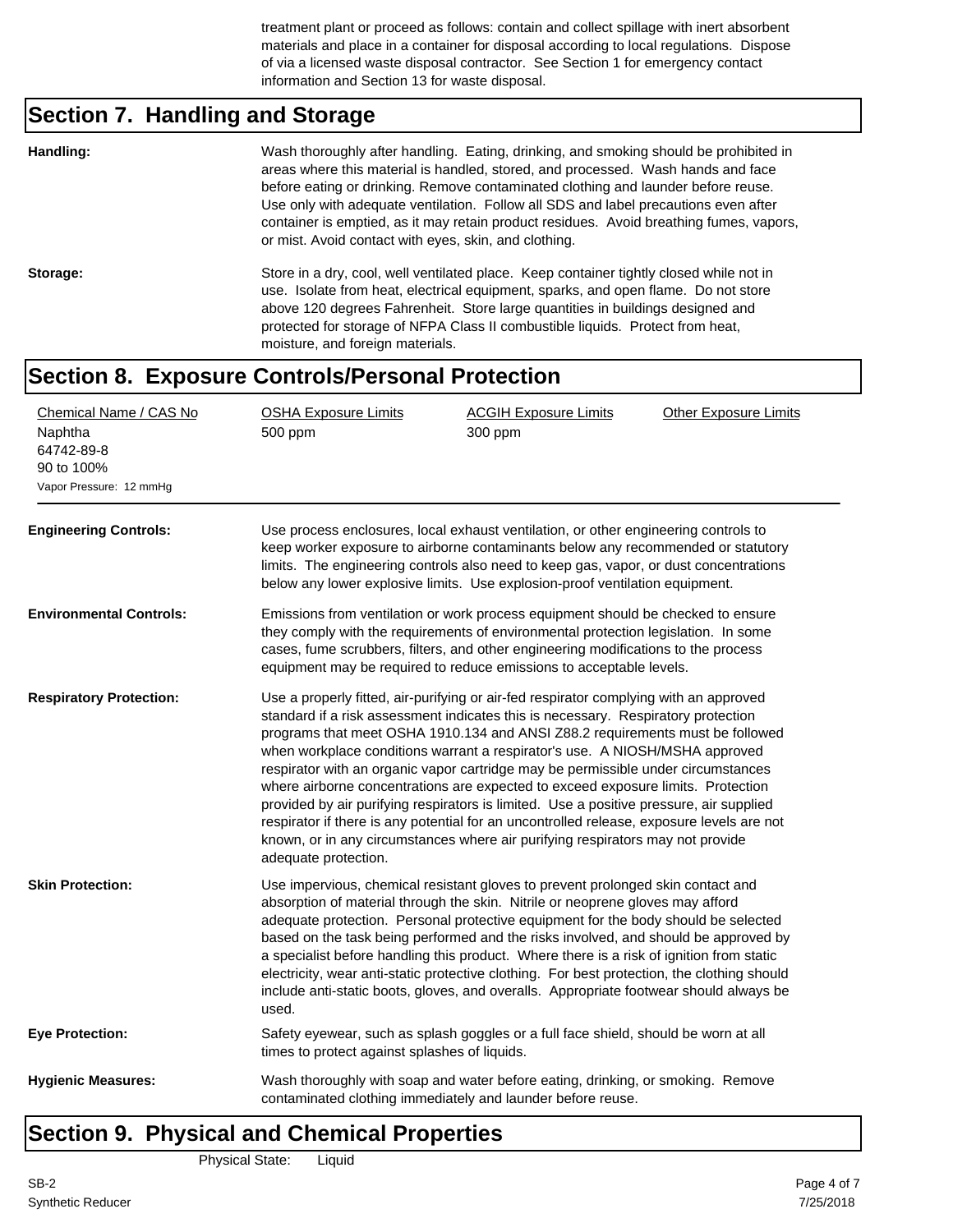| Odor:                                | Solvent odor                 |
|--------------------------------------|------------------------------|
|                                      |                              |
| Vapor Density                        | Heavier than air             |
| Vapor Density                        | 3.65                         |
| Vapor Pressure                       | 12 mmHg                      |
| Evaporation Rate                     | Slower than ether            |
| Boiling Point                        | 85 C                         |
| Specific Gravity (SG)                | 0.752                        |
| Material VOC (Lb / Gal)              | 6.28                         |
| Material VOC $(g/L)$                 | 752.47                       |
| Coating VOC (Lb/Gal)                 | 6.28                         |
| Coating VOC (g/L)                    | 752.47                       |
| Flash Point:                         | 10 C (50 F)                  |
|                                      | Autoignition: Will not occur |
| LEL: I                               | $1.3\%$                      |
| UEL:                                 | 8.0%                         |
| Partition Coefficient. Not available |                              |
| n-octanol/water:                     |                              |
| Auto-ignition temperature:           | Not available                |
|                                      |                              |

# **Section 10. Stability and Reactivity**

| <b>Conditions to Avoid:</b>      | Avoid temperatures above 120 degrees Fahrenheit. Avoid all possible sources of<br>ignition. Do not pressurize, cut, weld, braze, drill, or expose containers to heat. Do not<br>allow vapor to accumulate in low or confined areas. Avoid contact with strong acid and<br>strong bases. |
|----------------------------------|-----------------------------------------------------------------------------------------------------------------------------------------------------------------------------------------------------------------------------------------------------------------------------------------|
| Incompatibility:                 | Incompatible with strong oxidizing agents.                                                                                                                                                                                                                                              |
| <b>Hazardous Decomposition:</b>  | By open flame, carbon monoxide and carbon dioxide. When heated to decomposition,<br>product emits acrid smoke and irritating fumes. Contains solvents which may form<br>carbon monoxide, carbon dioxide, and formaldehyde.                                                              |
| <b>Hazardous Polymerization:</b> | Will not occur under normal conditions.                                                                                                                                                                                                                                                 |
| Stability:                       | The product is stable.                                                                                                                                                                                                                                                                  |

# **Section 11. Toxicological Information**

#### **Eye Contact: Skin Contact:** Prolonged or repeated skin contact may cause irritation. Allergic reactions are possible. **Inhalation:** Harmful if inhaled. High gas, vapor, mist, or dust concentrations may be harmful if inhaled. Avoid breathing fumes, spray, vapors, or mist. May cause headaches and dizziness. High vapor concentrations are irritating to the eyes, nose, throat, and lungs. Prolonged or excessive inhalation may cause respiratory tract irritation. **Ingestion:** Harmful or fatal if swallowed. Aspiration hazard if swallowed; can enter lungs and cause damage. **Chronic Hazards:** High concentrations may lead to central nervous system effects (drowsiness, dizziness, nausea, headaches, paralysis, burred vision) and damage. Reports have associated repeated and prolonged occupational overexposure to solvents with permanent brain and nervous system damage. Contains carbon black pigment. Chronic inflammation, lung fibrosis, and lung tumors have been observed in experimental tests involving rats exposed to excessive concentrations of carbon black and several insoluble dust particles for long periods of time. Tumors have not been observed in other species under similar circumstances. Epidemiological studies of North American workers show no evidence of clinically significant negative health effects from occupational exposure to carbon black. Carbon black is listed as a Group **Effects of Over-Exposure** Causes serious eye irritation. SB-2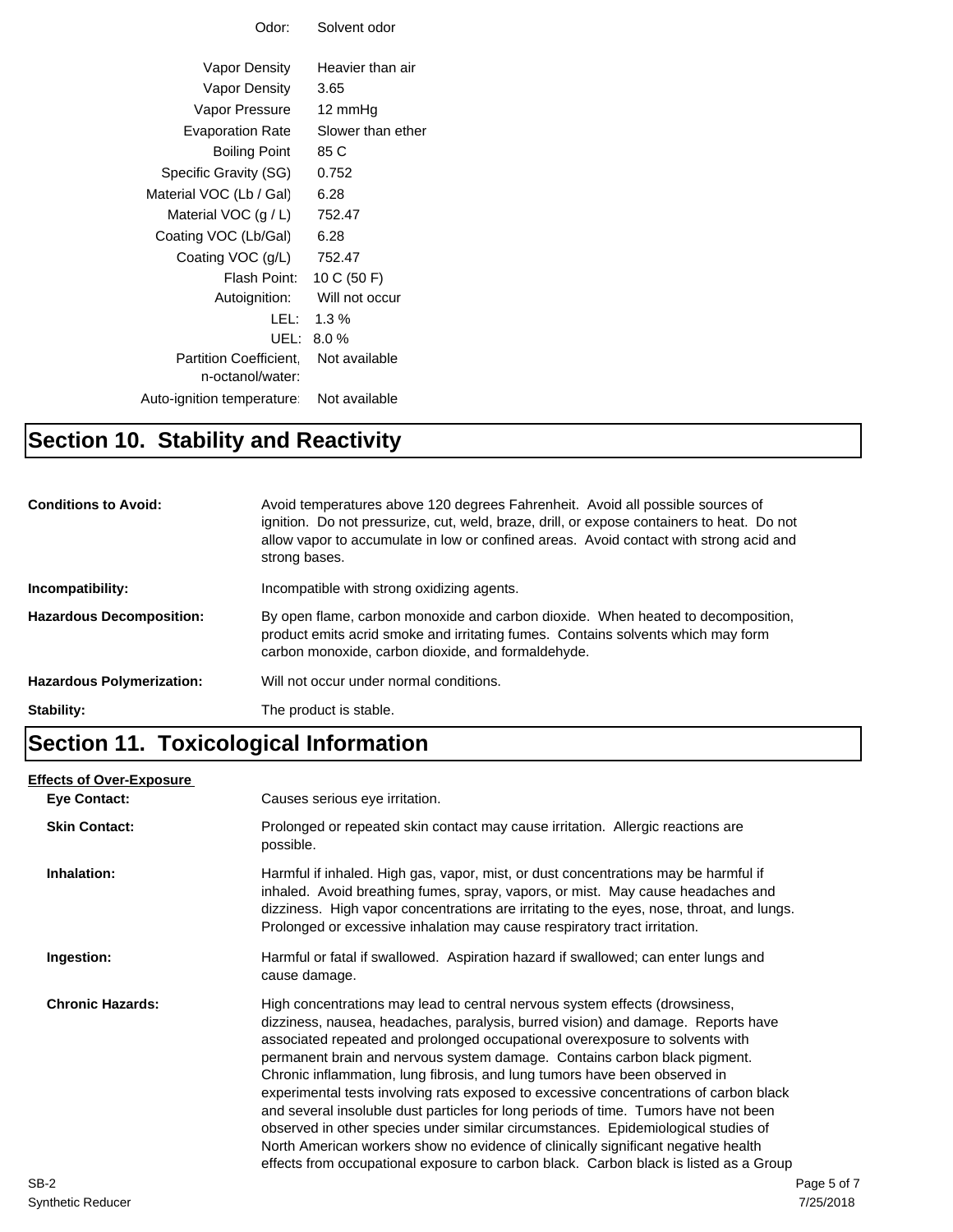|                                 | 2B - Possibly Carcinogenic to Humans, by IARC and is proposed to be listed as A4 -<br>Not Classified as a Human Carcinogen by the American Conference of Governmental<br>Industrial Hygienists. Significant exposure is unlikely during typical application of this<br>product by roller or brush. Risk of overexposure depends on the duration and level of<br>exposure to dust from such processes as repeated sanding of dried surfaces, or<br>inhalation of spray mist, and the actual concentration of carbon black in the product<br>formula.                                                                                                               |
|---------------------------------|-------------------------------------------------------------------------------------------------------------------------------------------------------------------------------------------------------------------------------------------------------------------------------------------------------------------------------------------------------------------------------------------------------------------------------------------------------------------------------------------------------------------------------------------------------------------------------------------------------------------------------------------------------------------|
|                                 | Product contains titanium dioxide, which is listed as a Group 2B - Possibly<br>Carcinogenic to Humans by IARC. No significant exposure to titanium dioxide is<br>anticipated while using this product, in which titanium dioxide is bound to other<br>materials including resin and other pigments, during brush or rolling application.<br>Overexposure risks depend on duration and level of exposure to dust, such as from<br>repeated sanding of this product's dried film, or inhalation of spray mist, and the actual<br>concentration of titanium dioxide in the product formula. For additional information,<br>refer to IARC Monograph, Volume 93, 2010. |
| <b>Primary Routes of Entry:</b> | Eye contact, ingestion, inhalation, absorption through the skin, skin contact.                                                                                                                                                                                                                                                                                                                                                                                                                                                                                                                                                                                    |
| <b>Acute Toxicity Values:</b>   | Acute effects of this product have not been tested. Available data on individual<br>components, if any, will be listed below.                                                                                                                                                                                                                                                                                                                                                                                                                                                                                                                                     |

### **Section 12. Ecological Information**

**Ecological Information:** Product is a mixture of listed components.

#### **Section 13. Disposal Information**

**Disposal Considerations:** The generation of waste should be avoided or minimized wherever possible. Disposal of this product, solutions, and any by-products should at all times comply with relevant environmental protection regulations and waste disposal regulations, in addition to any local or regional restrictions which may be in effect. Surplus and non-recyclable products should be disposed of via a licensed waste disposal contractor. Waste should not be disposed of untreated to the sewer unless fully compliant with the requirements of all authorities with jurisdiction. Waste packaging should be recycled whenever possible. Incineration or landfill should only be considered when recycling is not feasible. Take care when handling empty containers as they may retain some residual product. Vapor from residue may create a flammable or explosive atmosphere within the used container. Do not expose empty containers to heat or sparks, and do not weld, cut, or grind used containers unless they have been thoroughly cleaned. Avoid contact of spilled material with soil, waterways, drains, and sewer systems.

### **Section 14. Transport Information**

|                          | Domestic (US DOT)                | <b>International (IMDG)</b>      | Air (IATA)                       | Canada (TDG)                     |
|--------------------------|----------------------------------|----------------------------------|----------------------------------|----------------------------------|
| <b>UN Number:</b>        | 1263                             | 1263                             | 1263                             | 1263                             |
| <b>UN Shipping Name:</b> | <b>Paint Related</b><br>Material | <b>Paint Related</b><br>Material | <b>Paint Related</b><br>Material | <b>Paint Related</b><br>Material |
| <b>Hazard Class:</b>     | 3                                | 3                                | 3                                | 3                                |
| <b>Packing Group:</b>    | Ш                                | Ш                                |                                  | Ш                                |
| <b>Limited Quantity:</b> | Yes                              | Yes                              | Yes                              | Yes                              |

**Special Considerations:** The presence of a shipping description for a particular mode of transport does not indicate that the product is packaged suitably for that mode of transport. All packaging should be reviewed for suitability prior to shipment, so that compliance with applicable regulations can be ensured. Compliance with all applicable regulations is the sole responsibility of the person offering the product for transport. Persons loading and unloading dangerous goods should be trained in all the risks associated with the substances at hand, and on all actions to be taken in case of an emergency situation.